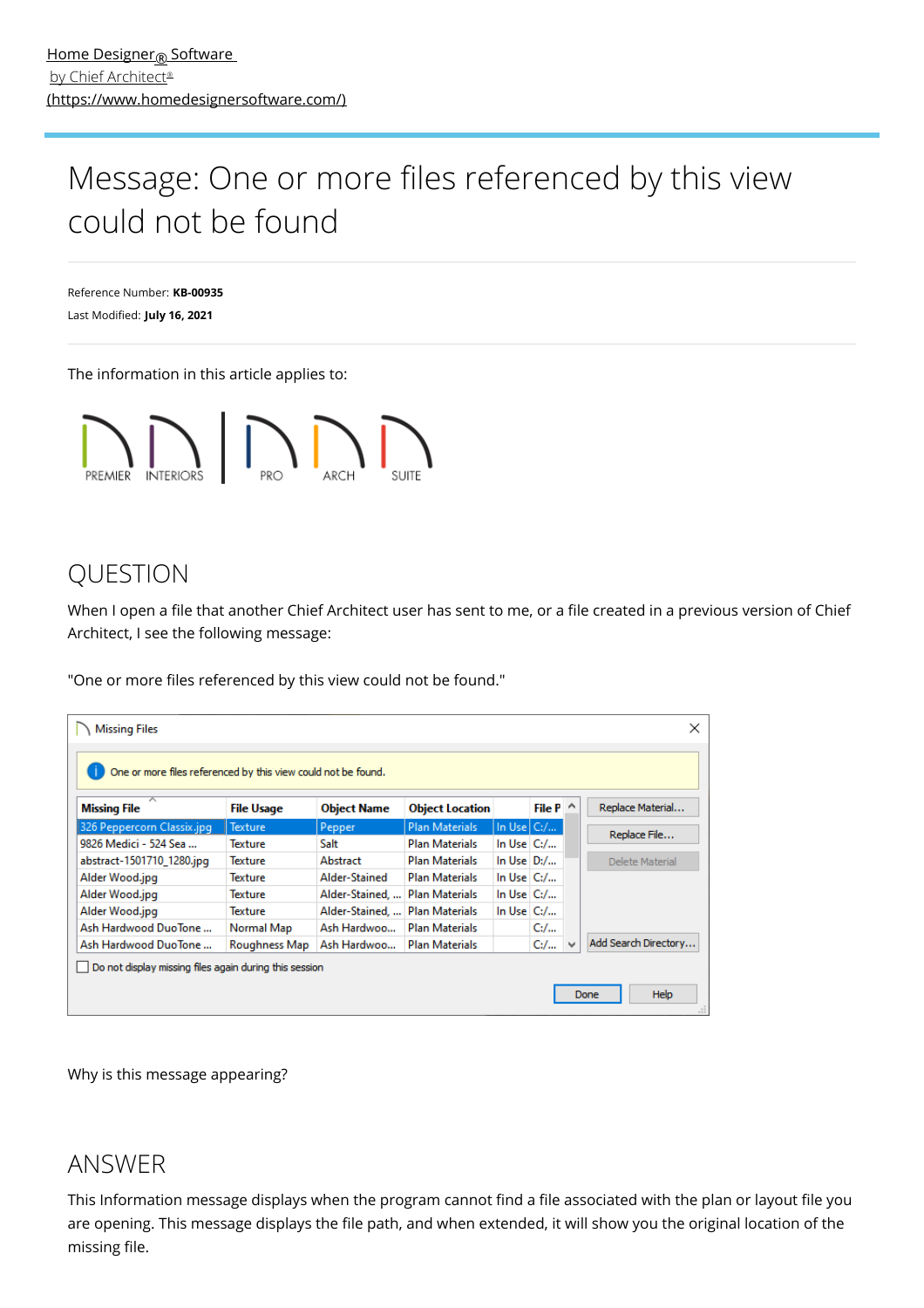| <b>File Path</b>                                                                        |
|-----------------------------------------------------------------------------------------|
| C:/productivity/p4/content/Main/Textures/~Formica(R) Surfaces/Solid Surfacing/Classics/ |
| C:/productivity/p4/content/Main/Textures/~Mohawk(R)/Mohawk Carpets/Horizon/9826 Medici/ |
| D:/Plans-D-drive/Stone-Creek/Materials/                                                 |
| C:/productivity/p4/content/Main/Textures/Cambria/                                       |
| C:/productivity/p4/content/Main/Textures/Jenn-Air/2016 Update/                          |
| C:/productivity/p4/content/Main/Textures/Symbol Textures/Vases/                         |
| C:/productivity/p4/content/Main/Textures/Cambria/                                       |

- If the missing file is associated with an item or material in the Chief Architect Catalogs, you may be able to resolve the issue simply by downloading the needed library content:
	- If it's a Core library item or material, navigate to **Library> Update Library Catalogs**.
	- o If it's an item or material in a Bonus or Manufacturer Catalog, access and download the appropriate catalog from the 3D Library [\(https://www.chiefarchitect.com/3d-library/index.php?r=site/library&reset=true\)](https://www.chiefarchitect.com/3d-library/index.php?r=site/library&reset=true).
- If another Chief Architect user sent you this file, then that user likely has a graphic file you do not have. Have the other user send you the plan file by following the steps in "Using the Backup Entire Plan/Project Tool to Send Files to Another User" linked in the [Related](#page-0-0) Articles section below.
- If the missing file is a custom backdrop, image, picture or texture, you have several choices to resolve the problem:
	- Click the **Replace Material** button to open the**Select Material** dialog and select a new material in the program to replace the missing one.
	- Click the **Replace File** button to open the**Browse for Missing File** dialog and select a file saved on your system to replace the missing one.
	- Click the **Delete Material** button to delete a material referencing the missing file from the plan. This is not available for material textures that are in use.
	- Click the **Add Search Directory** button to direct the program to a particular folder to search for missing files in.

## To replace the missing material or file

If you know that the missing file or a replacement file is saved on the computer that you are currently using, then you can follow the instructions below.

- 1. In the **Missing Files** dialog, click on a file that cannot be found, then click on the**Replace Material** or **Replace File** button.
- 2. In the dialog that appears, browse the materials located in the program or browse your system for the file you'd like to use.

Before directing the program to the file's location, you may want to consider copying the file to a location where it is unlikely to be lost in the future.

To learn more about organizing your graphics files, read To [organize](#page-0-0) your custom files, below.

3. With the material or file selected, click **OK** or **Open** to replace the missing file.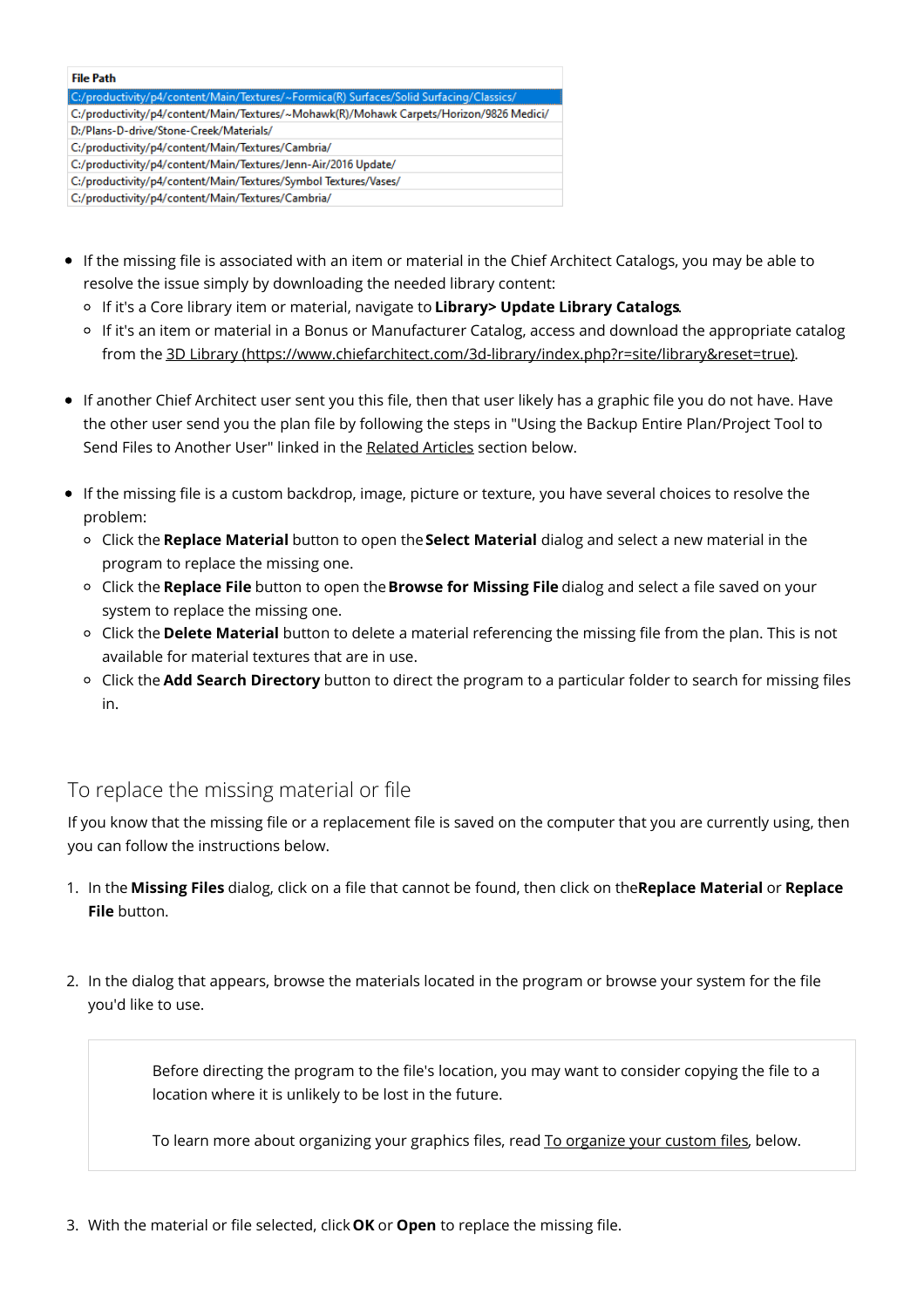4. If you know that multiple missing files can be found in the same location on your hard drive, click the**Add Search Directory** button and browse to that folder. The next time the program needs to find a missing file, it will check this location.

If the graphic file is saved on a different computer, and not on the one you are currently using, then you will need to copy it to the machine where it is missing.

Once the file is saved on the computer where it was missing, place it in an appropriate location where you will be able to easily direct the program, and where it will not be deleted or moved in the future.

### To remove the missing file reference from the plan or layout

A third option is to click the Delete Material/Object button to remove the file from the plan. This option will be grayed out for material textures that are in use.

If the missing file is a backdrop image or imported picture, click the **Replace File** button and replace the missing file with a generic picture that will stand out. This will allow you to see the file, allowing you to delete it from the plan or layout.

### To organize your custom files

To make sure that files are always located by the program, there are some simple file management strategies that you can follow:

#### **Save the Files in the Data Folder**

You can save custom files in the Backdrops, Images, and Textures subfolders located in program's Data folder. Open the program's **Preferences D** and on the FOLDERS panel, the file path of the **Data Folder** is displayed at the top. For example, the default path for Chief Architect Premier X11 would be:

C:\Users\ [ YOUR USERNAME ] \Documents\Chief Architect Premier X11 Data

OR

Users/ [ YOUR USERNAME ] /Documents/Chief Architect Premier X11 Data

#### **Save the Files in the Project Folder**

If you have files that are only applicable to one project, you can copy them into the folder where the plan and layout files for that project are saved.To learn more, visit the "Guide to File Management for Chief Architect Files" article linked in the [Related](#page-0-0) Articles section below.

Related Articles

Locating and Importing 3D Symbols [\(https://www.chiefarchitect.com/support/article/KB-00117/locating-and](https://www.chiefarchitect.com/support/article/KB-00117/locating-and-importing-3d-symbols.html)importing-3d-symbols.html)

Organizing your Plan and Layout Files [\(/support/article/KB-00562/organizing-your-plan-and-layout-files.html\)](file:///support/article/KB-00562/organizing-your-plan-and-layout-files.html) Using the Backup Entire Plan/Project Tool to Send Files to Another User [\(/support/article/KB-00987/using-the-](file:///support/article/KB-00987/using-the-backup-entire-plan-project-tool-to-send-files-to-another-user.html)